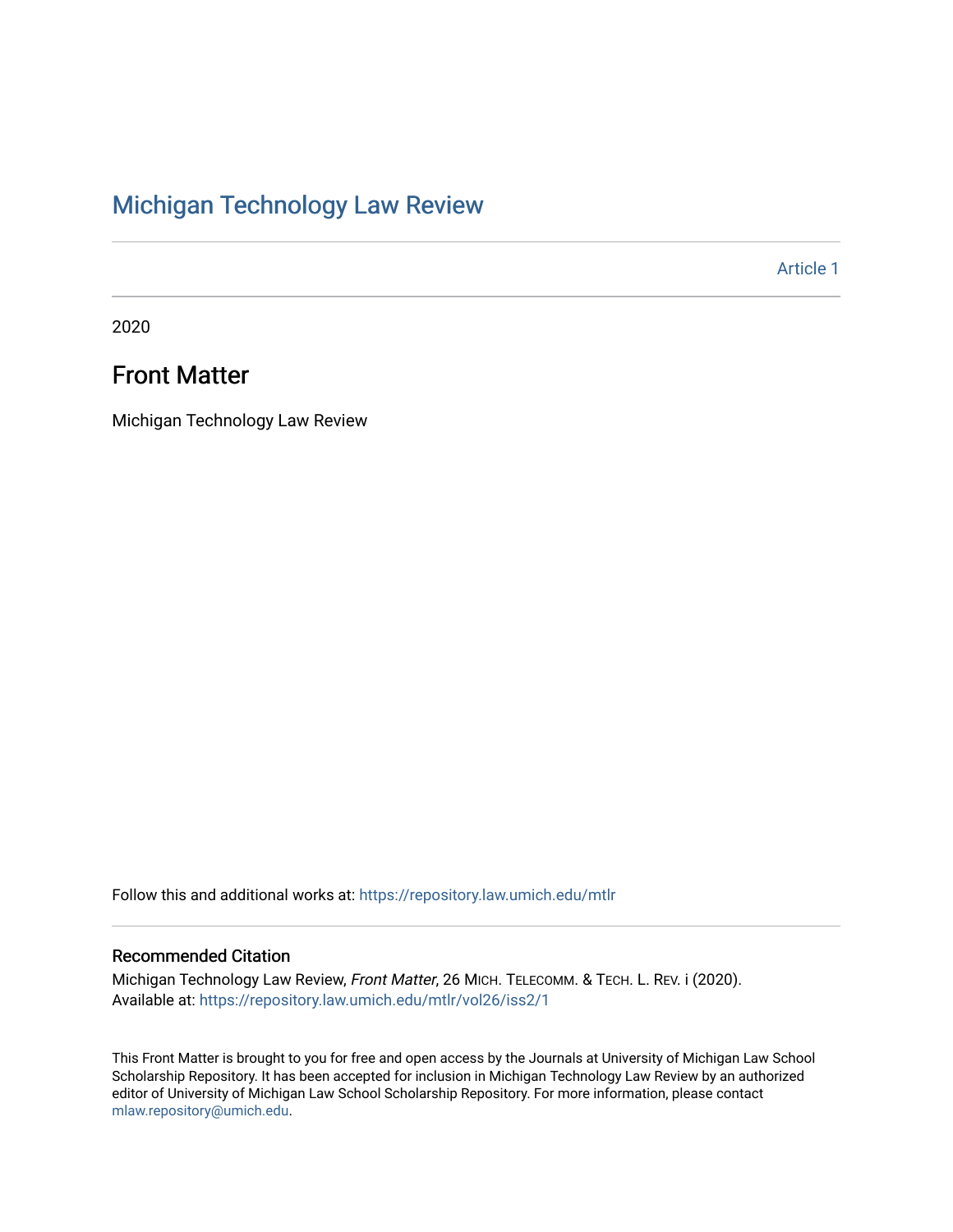**Volume 26 • Issue 2 Spring 2020**

# **MICHIGAN TECHNOLOGY LAW REVIEW**

UNIVERSITY OF MICHIGAN LAW SCHOOL ANN ARBOR, MICHIGAN

HTTP://WWW.MTTLR.ORG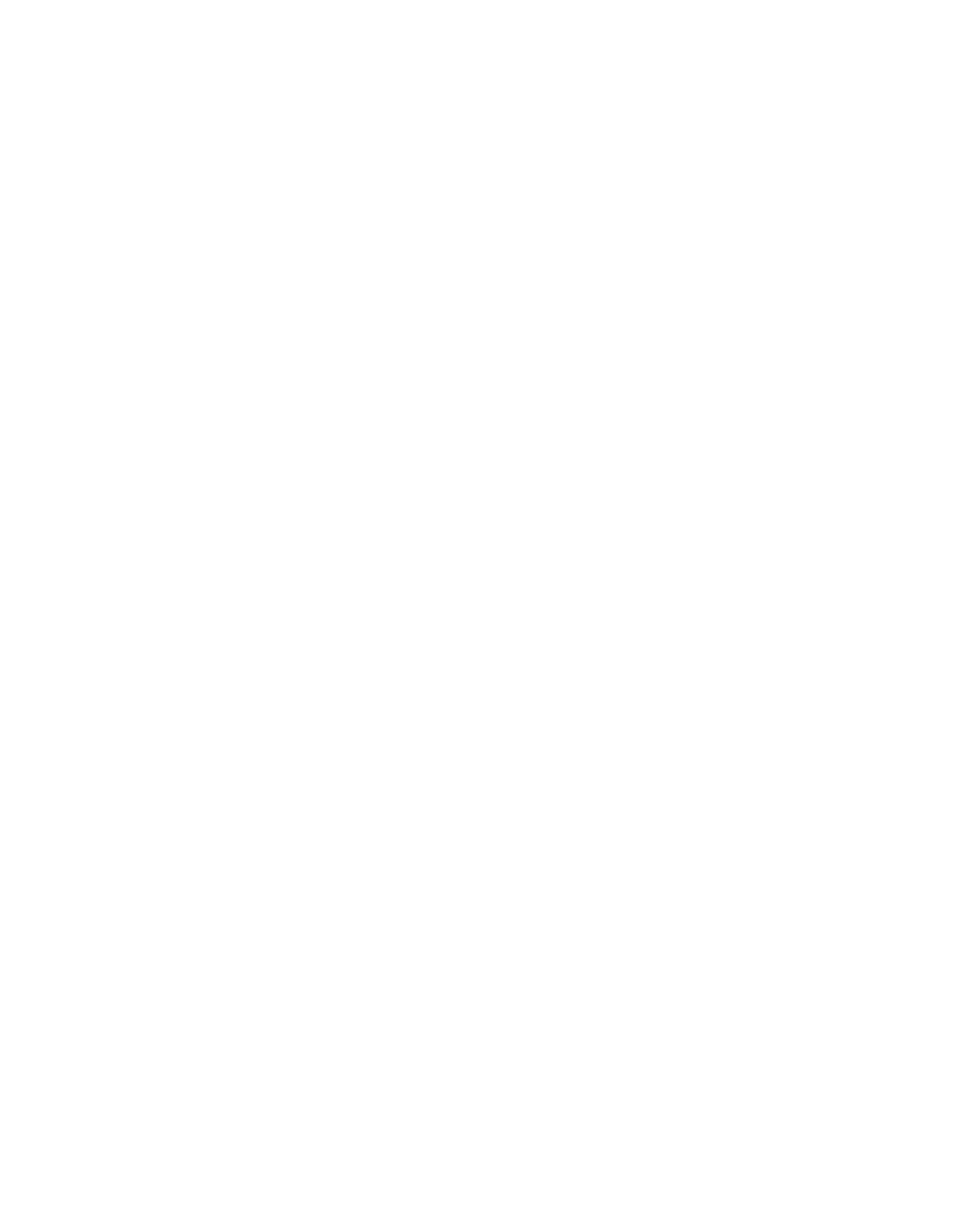**Volume 26 • Issue 26 • Issue 26 • Issue 2 Spring 2020** 

**MANAGING NOTES EDITOR**

### **MICHIGAN TECHNOLOGY LAW REVIEW**

#### **EDITORIAL BOARD**

**EDITOR-IN-CHIEF** MICHAEL P. GOODYEAR, *of Iowa*

**MANAGING EDITO**R AUSTIN J. DEL PRIORE, *of Indiana*

**MANAGING ARTICLES EDITOR** OLIVIA L. WHEELING, *of Colorado*

**ARTICLE EDITORS** LUKE A. BARBOUR, *of Pennsylvania* SOLANA GILLIS, *of Michigan* NICHOLAS R. ORR, *of California* BRIANNA L. POTTER, *of Utah*

TAYLOR BROOK, *of Colorado* PHILIP BROWN, *of Michigan* RACHEL A. CARPMAN, *of Michigan* KYLE DARCH, *of Illinois*

BENJAMIN L. BLACK, *of Washington* FIONA R. GAUL, *of California*

DANIELLE A. BERNSTEIN, *of New York* BELLA BOOK, *of North Carolina* ELISABETH BRENNEN, *of Michigan* CHARLES K. CRANE III, *of California* JULIA L. DENG, *of Massachusetts* BORAN DING, *of Minnesota* HANNAH ELLIS, *of Michigan* GREGORY FANTIN, *of Texas* LEON S. FREYERMUTH, *of California* BRENNA L. GIBBS, *of Minnesota*

**MANAGING EXECUTIVE EDITORS** RACHEL C. FOSTER, *of Illinois* MATTHEW B. GARRY, *of New Jersey*

> **TECHNOLOGY EDITOR** RYAN RYPKA, *of Minnesota*

**EXECUTIVE EDITORS**

JENNIFER J. HUSEBY, *of South Korea* MIN-JU AVERYN LEE, *of Canada* KAY LI, *of Canada* PAULA MCDONALD, *of North Carolina*

**CONTRIBUTING EDITORS** CIANAN M. LESLEY, *of Missouri* SEAN MAGILL, *of Michigan* YANA NEBUCHINA, *of California*

#### **ASSOCIATE EDITORS**

CLAIRE I. GRACE, *of Texas* LINDSAY MARIE GRIZZARD, *of Alabama* LAURA M. KIRTLEY, *of Wisconsin* KATHERINE S. KLEIN, *of Mississippi* LISA H. KOO, *of New York* SARAH M. KROSNICK, *of Maryland* KRISTINE Y. LEE, *of Hawaii* JOSEPH MAHER, *of Michigan* MARGARET A. MANTEL, *of Texas*

**NOTE EDITORS** EMILY H. HUANG, *of California* AMARA S. LOPEZ, *of Michigan*

R. JORDAN WAMPLER, *of Tennessee*

KELSEY R. MCQUILKIN, *of California* CARLINO MARK M. NATIVIDAD, *of Florida* DIMITRA K. RALLIS, *of New York* DANIELA SANCHEZ, *of Massachusetts*

> SARA PRENDERGAST, *of Kansas* LIN SUN, *of China*

CLAIRE E. MENA, *of Colorado* SPENCER J. PEOPLES, *of Oklahoma* OMAR RIFAI, *of Michigan* KAMDEN SEGAWA, *of Hawaii* IAN S. STERLIN, *of New Jersey* NATALIE R. VICCHIO, *of Ohio* ESTHER S. VINAROV, *of New Jersey* ERIN K. WALL, *of Texas* JASON ZACCARO, *of New York* STEVEN ZHAO, *of California*



EDITORIAL ASSISTANTS JESSICA KEELER CONNIE SWINDLE

MANAGER JESSICA L. PASQUALE